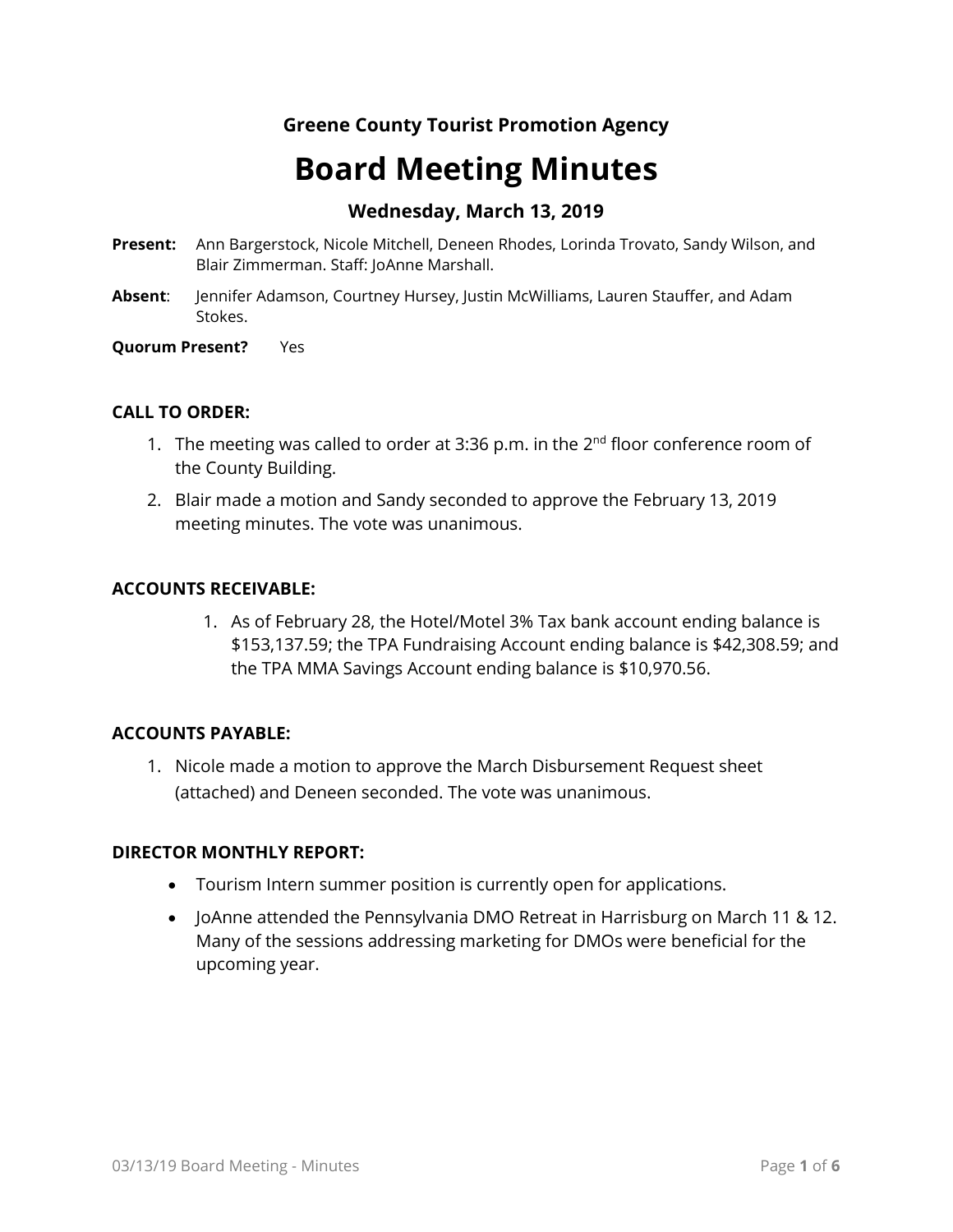#### **COMMITTEE REPORTS:**

#### *Advertising & Promotion:*

Sandy made the motion and Lorinda seconded to purchase the following as recommended by the committee:

1. Three half-page ads in *Valley Voices* at \$750 each.

2. Five-months digital advertising with *Pittsburgh Post-Gazette* at \$500 per month.

3. Participation in the  $2^{nd}$  Annual Kids Fest at the Greene County Fairgrounds on April 13 at no cost.

National Travel & Tourism Week is set for May 4-11, 2019. The Tourism Office will submit a proclamation to the Commissioners Office and set-up a booth at the Welcome Center.

An Instagram account and monthly e-blast will launch in April 2019. Additional promotion projects include Welcome Center display graphics, a driving brochure and framing barn quilts.

*Bylaws: Nothing at this time.*

**Finance:** JoAnne presented the 2018 Financial Report. The year ended very strong with the hotels maintaining a stronger occupancy than expected for 2018 and the Secretary position was empty for over five months. \$2,750 will carry-over for 2018 active grant projects, \$15,000 will be utilized for the grant match of the Greene River Trail Project, and \$8,050 will be utilized for the 2019 grant program.

> Deneen made the motion and Nicole seconded to accept the 2018 Financial Report (attached)*.*

- *Fundraising:* The Experience Greene County Tour series will kick off with a VIP Mystery Tour on Sunday, June 2 open to partners and the public. The tour will start and end at Thistlethwaite Vineyards. A second tour is under consideration to go to the Jacktown Fair for the Tuesday night parade with a stop at the general stores, covered bridge and mail pouch barns on the way.
- *Grants: Nothing at this time.*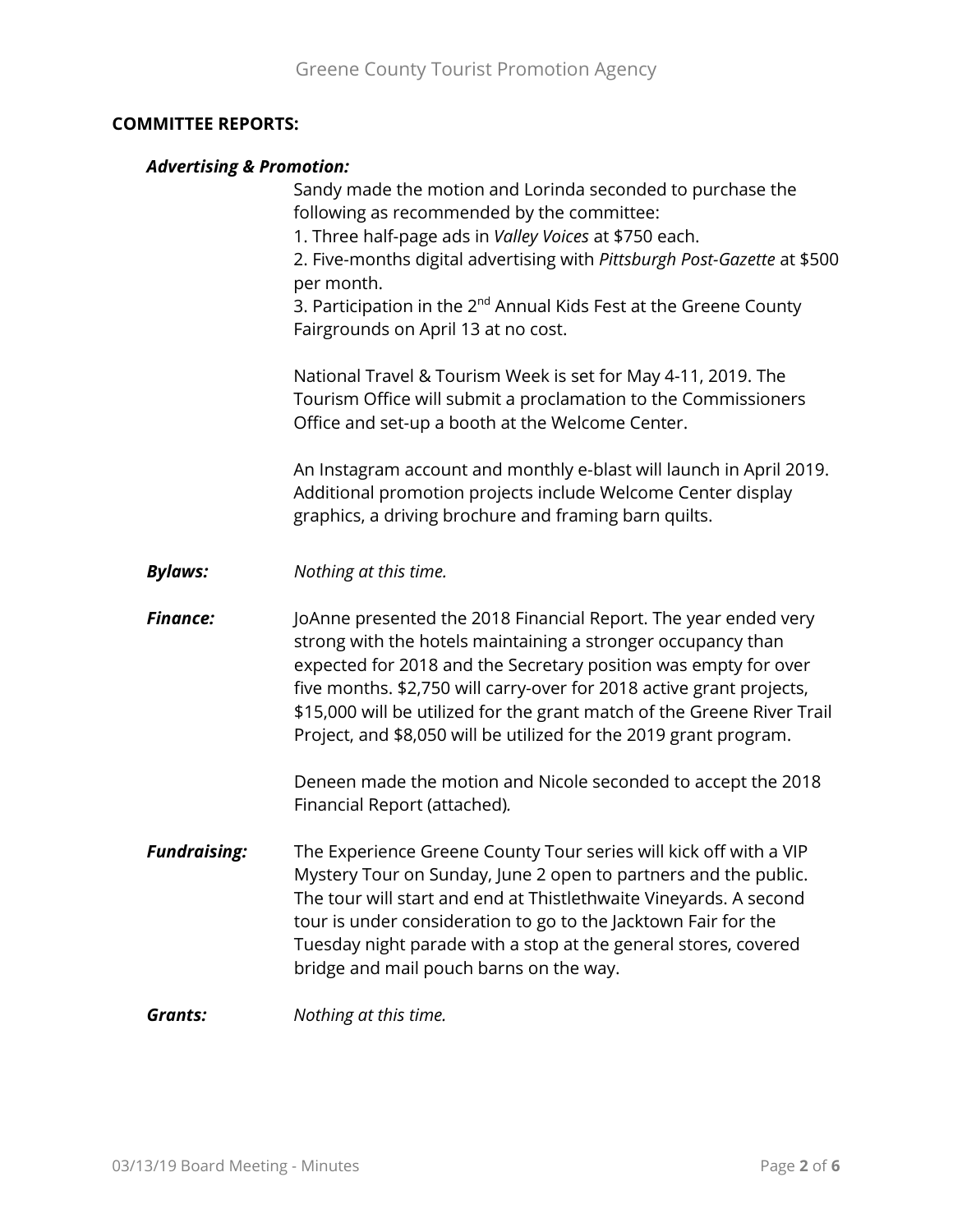*Hotel/Motel Tax:* Act 109 of 2018 was passed in December allowing the state and counties to collect the local occupancy tax from third-booking party agents such as Travelocity and Expedia on their portion of the accommodation fee. Hotels in Pennsylvania will continue to remit their portion of the local occupancy tax as in the past. Currently, the state is working on how they will collect from third parties and will advise counties at a later date.

# *Long-Range/Strategic Planning: Nothing at this time.*

**Partnership:** The Annual Meeting was a success. Suggestions for next year include starting the event at 5 p.m. with the presentation beginning at 5:45 p.m. and posting the grant recipients on the projection screen as they are announced.

> The quarterly meetings were set for May 15 at Greene County United Way, August 29 at Thistlethwaite Vineyards, and November 6 at the I-79 Welcome Center.

# **OLD BUSINESS:**

*Nothing at this time.*

# **NEW BUSINESS:**

1. A list of upcoming meetings and events that Tourism will be attending was distributed to the board. Board members are welcome to attend any of the meetings and events.

# **PUBLIC COMMENT:**

*None*

# **ADJOURNMENT:**

1. The meeting adjourned at 4:31 p.m. by a motion from Nicole and seconded by Lorinda. The next meeting will be Wednesday, April 10 at 3:30 p.m. in the  $2^{nd}$  Floor Conference Room of the County Building.

*Minutes submitted by JoAnne Marshall.*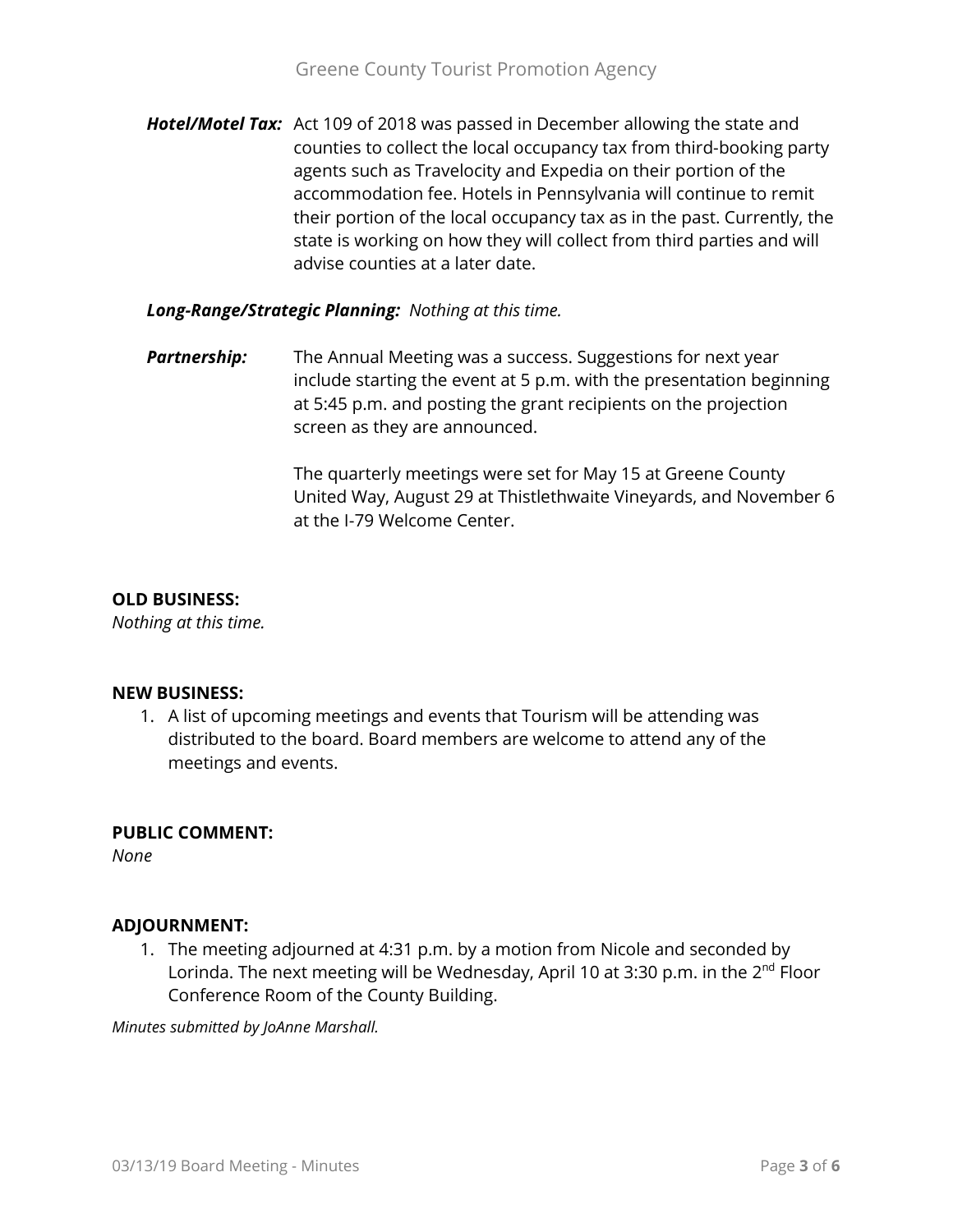| Payment Authorized by:<br>Payment Authorized by:<br>Compiled by:<br>$M_{\text{M}} =$<br>$H M =$<br>$FE =$ |                             | 03/08/2019              | 03/05/2019 2117<br>03/05/2019                                               | 03/04/2019                           | 03/01/2019 GCTPA0319P       | 03/01/2019 22687                                         | 03/01/2019 2116               | 03/01/2019 2115               | 03/01/2019 015-177485                 | 02/28/2019                           | 02/27/2019 112-4831794-0923458          | 02/15/2019 2118               | 02/15/2019 2113               | Date<br>Invoice # | 3/13/2019      |                                     | Revised<br>1:58 PM                     |
|-----------------------------------------------------------------------------------------------------------|-----------------------------|-------------------------|-----------------------------------------------------------------------------|--------------------------------------|-----------------------------|----------------------------------------------------------|-------------------------------|-------------------------------|---------------------------------------|--------------------------------------|-----------------------------------------|-------------------------------|-------------------------------|-------------------|----------------|-------------------------------------|----------------------------------------|
| TPA Money Market Account<br>TPA Fundraising Account<br>Hotel/Motel Tax Account<br>Legend                  |                             | American Cancer Society | 5 Kidz Kandy-V<br>County of Greene General Fund                             | Carmichaels Area Chamber of Commerce | Pennsylvania On Display     | Miles Media Group, LLLP                                  | County of Greene General Fund | County of Greene General Fund | CTM Media Group Inc.                  | Rhodes and Hammers Printing, Inc.-V  | <b>JoAnne E Marshall</b>                | County of Greene General Fund | County of Greene General Fund | <b>Vendor</b>     |                |                                     |                                        |
|                                                                                                           |                             | Paint The Town Purple   | February Postage<br>Annual Meeting - Remaining Balance for Catering Service | Dinner Dance Program - Full Page Ad  | March Brochure Distribution | Happy Traveler Ad, Custom Content Articles & Website Ads | March Copier                  | March Avaya                   | March Ohio Amish Country Distribution | 2019 Visitors Guides Quantity 20,000 | Supplies for Annual Partnership Meeting | February Payroll              | February Windstream           | Memo              | March 13, 2019 | Disbursement Request - FY 2019 - Q1 | Greene County Tourist Promotion Agency |
|                                                                                                           | TOTAL REQUESTED THIS REPORT | $\times$ $\times$       | $\times$                                                                    |                                      | $\times$ $\times$           |                                                          | $\pmb{\times}$                | $\times$ $\times$             |                                       | $\pmb{\times}$                       | $\times$ $\times$                       |                               | $\mathsf{\times}$             | HM<br>곬           |                |                                     |                                        |
| Date:<br>Date:<br>Date:<br>$3-13-$                                                                        | \$21,456.67<br>150.00       | 468.75                  | 116.11                                                                      |                                      | 336.00                      | 337.49                                                   |                               | 350.00                        |                                       | 13,500.00                            | 2,966.05                                |                               | 18.51                         | NN<br>Amount      |                |                                     |                                        |



# Greene County Tourist Promotion Agency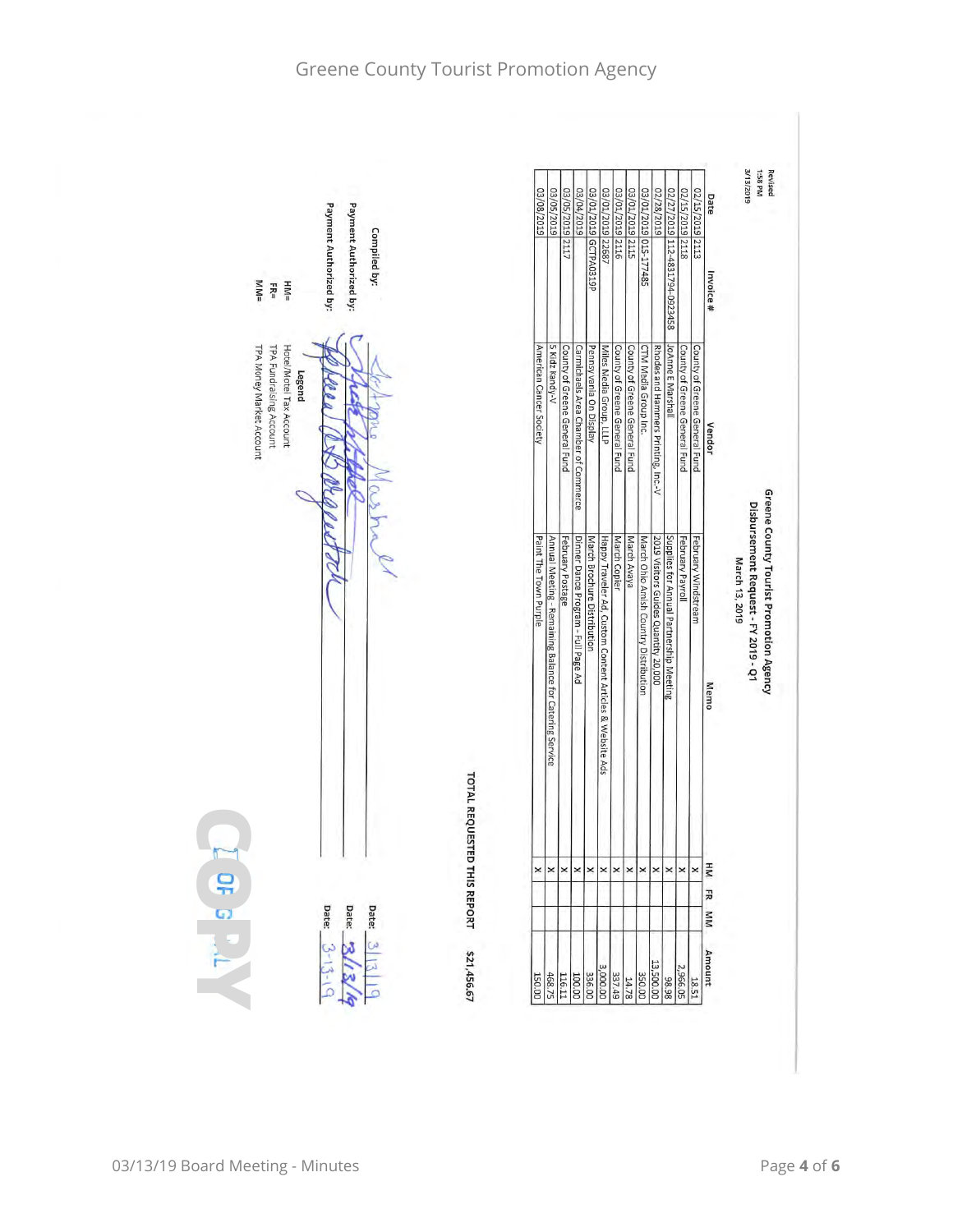# Greene County Tourist Promotion Agency

#### 12:48 PM 03/13/19<br>Accrual Basis

#### **Greene County Tourist Promotion Agency**

Profit & Loss Budget vs. Actual

January through December 2018

|                                       | Jan - Dec 18 | <b>Budget</b> | \$ Over Budget | % of Budget |
|---------------------------------------|--------------|---------------|----------------|-------------|
| Ordinary Income/Expense               |              |               |                |             |
| Income                                |              |               |                |             |
| 43310 · County Personnel Contribution | 31,639.61    | 33,908.92     | (2.269.31)     | 93.31%      |
| 43110 · Hotel/Motel Tax               | 178,119.78   | 155,000.00    | 23,119.78      | 114.92%     |
| 43115 · Charges for Services          |              |               |                |             |
| Seminar/Training                      | 450.00       |               |                |             |
| <b>Advertising Sales</b>              |              |               |                |             |
| <b>Co-Op Advertising Sales</b>        | 2,200.00     | 2,500.00      | (300.00)       | 88.0%       |
| <b>Visitor Guide Ad Sales</b>         | 7,075.00     | 7,500.00      | (425.00)       | 94.33%      |
| <b>Advertising Sales - Other</b>      | 0.00         | 0.00          | 0.00           | 0.0%        |
| <b>Total Advertising Sales</b>        | 9,275.00     | 10,000.00     | (725.00)       | 92.75%      |
| Print & Copy                          | 161.75       |               |                |             |
| <b>Inventory Sales</b>                | 1.224.97     | 3,000.00      | (1.775.03)     | 40.83%      |
| <b>Partnership Dues</b>               | 6,710.00     | 7,000.00      | (290.00)       | 95.86%      |
| Total 43115 · Charges for Services    | 17,821.72    | 20,000.00     | (2.178.28)     | 89.11%      |
| 43205 · Interest Income               | 764.94       | 250.00        | 514.94         | 305.98%     |
| 48900 - Shipping and Delivery Income  | 9.50         | 0.00          | 9.50           | 100.0%      |
| <b>Total Income</b>                   | 228,355.55   | 209,158.92    | 19,196.63      | 109.18%     |
| <b>Gross Profit</b>                   | 228,355.55   | 209,158.92    | 19,196.63      | 109.18%     |
| Expense                               |              |               |                |             |
| 66900 · Reconciliation Discrepancies  | 0.00         | 0.00          | 0.00           | 0.0%        |
| Personnel/Payroll                     |              |               |                |             |
| 61105 · Salaries & Wages              | 58,878,84    | 66,000.00     | (7, 121.16)    | 89.21%      |
| 61205 - Medical Coverage              | 9.042.06     | 16,000.00     | (6.957.94)     | 56.51%      |
| 61210 · Workers Comp.                 | 86.55        | 125.00        | (38.45)        | 69.24%      |
| 61215 · Unemployment Comp.            | 949.61       | 1,000.00      | (50.39)        | 94.96%      |
| 61221 · Social Security Tax           | 3,539.51     | 4,500.00      | (960.49)       | 78.66%      |
| 61222 · Medicare Tax                  | 827.74       | 1,100.00      | (272.26)       | 75.25%      |
| 61225 · Life Insurance                | 144.80       | 250.00        | (105.20)       | 57.92%      |
| 61230 · Retirement                    | 3,032.47     | 2,500.00      | 532,47         | 121.3%      |
| <b>Total Personnel/Payroll</b>        | 76,501.58    | 91,475.00     | (14.973.42)    | 83.63%      |
| <b>Services</b>                       |              |               |                |             |
| 62740 · Partnership Meetings          | 1,239.28     |               |                |             |
| 62205 · Local Service                 | 398.23       | 500.00        | (101.77)       | 79.65%      |
| 62305 · Postage/Shipping              | 4.288.66     | 4,000.00      | 288,66         | 107.22%     |
| 62310 · Advertising                   |              |               |                |             |
| <b>Distribution Program</b>           | 2,688.00     | 4,032.00      | (1,344.00)     | 66.67%      |
| TV / Radio                            |              |               |                |             |
| <b>WANB Radio</b>                     | 1,560.00     | 1,440.00      | 120.00         | 108.33%     |
| Misc. TV / Radio                      | 0.00         | 0.00          | 0.00           | 0.0%        |
| Total TV / Radio                      | 1,560.00     | 1,440.00      | 120,00         | 108.33%     |
| Print                                 |              |               |                |             |
| Misc. Print                           | 12,747.15    | 9,340.00      | 3,407.15       | 136.48%     |
| Where & When                          | 2,448.00     | 2,448.00      | 0.00           | 100.0%      |
| VisitPittsburgh                       | 4,200.00     | 4,200.00      | 0.00           | 100.0%      |
| <b>Recreation News</b>                | 1,700.00     | 1,700.00      | 0.00           | 100.0%      |
| <b>Observer-Reporter</b>              | 6.126.77     | 6,700.00      | (573.23)       | 91.44%      |
| New South Media - WV Living           | 6,000.00     | 6,000.00      | 0.00           | 100.0%      |
| Herald-Standard / GC Messenger        | 340.00       | 2,775.00      | (2,435.00)     | 12.25%      |
| <b>GreeneScene / Direct Results</b>   | 1,275.00     | 1,700.00      | (425.00)       | 75.0%       |

Page 1 of 2